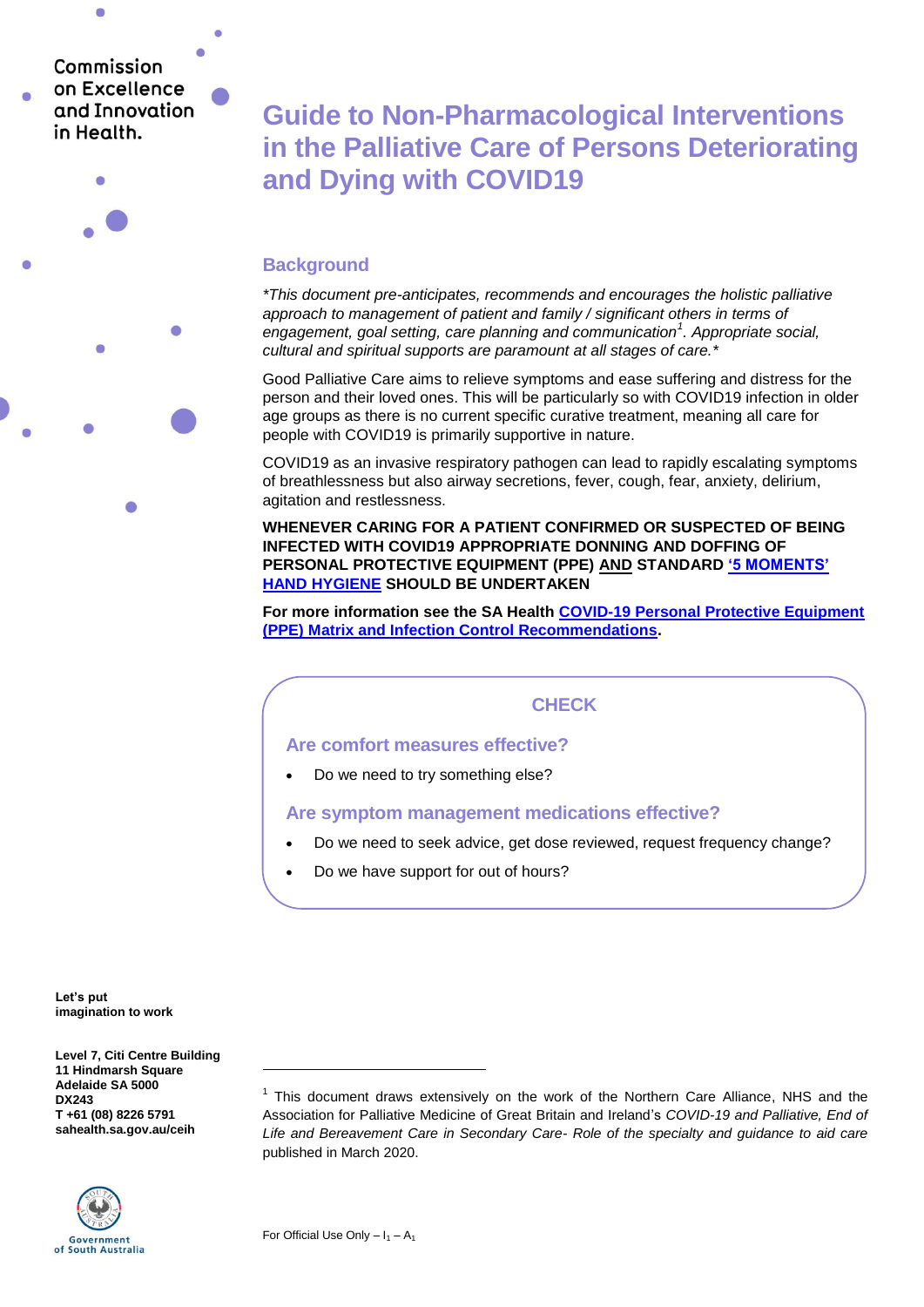|           | <b>Symptom</b>                                                                                                                                                                                                                                                                                                                                                                                                                                                              | <b>Non-Pharmacological Measures</b>                                                                                                                                                                                                                                                                                                                                                                                                                                                                                                                                                                                                                                                                                                                                                                                                                                                                                                                                                                                                                                                                                                                                                                                                                                                          |
|-----------|-----------------------------------------------------------------------------------------------------------------------------------------------------------------------------------------------------------------------------------------------------------------------------------------------------------------------------------------------------------------------------------------------------------------------------------------------------------------------------|----------------------------------------------------------------------------------------------------------------------------------------------------------------------------------------------------------------------------------------------------------------------------------------------------------------------------------------------------------------------------------------------------------------------------------------------------------------------------------------------------------------------------------------------------------------------------------------------------------------------------------------------------------------------------------------------------------------------------------------------------------------------------------------------------------------------------------------------------------------------------------------------------------------------------------------------------------------------------------------------------------------------------------------------------------------------------------------------------------------------------------------------------------------------------------------------------------------------------------------------------------------------------------------------|
|           | <b>Anxiety / Fear / Distress</b><br>Respiratory distress and a diagnosis of<br>COVID 19 will likely cause high levels of<br>anxiety and distress. There may be<br>worsening of pre-existing mental health<br>conditions<br>Face masks make communication<br>challenging - voices will be muffled and the<br>person/family cannot see your face for non-<br>verbal cues. This will be worse for persons<br>with hearing problems, language barriers or<br>cognitive deficits | Keep the environment as calm and comfortable as possible<br>$\bullet$<br>Calm and reassure constantly<br>$\bullet$<br>Focus on kindness and understanding in care delivery<br>$\bullet$<br>Exploring the persons' significant fears, physical, emotional,<br>$\bullet$<br>spiritual, social and develop a plan to ameliorate these fears<br>as much as possible with family input.<br>Ensure patient has constant access to a call bell<br>$\bullet$<br>Offer music and items of comfort<br>$\bullet$<br>Integrate, where possible, family support structures and<br>$\bullet$<br>regular contact via phone/video calls<br>Assess need for spiritual support worker or counsellor<br>$\bullet$                                                                                                                                                                                                                                                                                                                                                                                                                                                                                                                                                                                               |
| $\bullet$ | <b>Breathlessness</b><br>May be severe from COVID19<br>May also be due to pre-existing or<br>concurrent heart disease, lung disease,<br>asthma<br>Fear/anxiety may be exacerbated<br>Fatigue and severe hypoxia can be triggered<br>by simple tasks (toileting, standing, moving<br>from bed to chair)                                                                                                                                                                      | Calm and reassure the patient<br>$\bullet$<br>Positioning (support person to choose position of comfort: sit<br>$\bullet$<br>upright, let shoulders droop, keep head up; lean forward) -<br>FIND A COMFORTABLE POSITION -this may change over<br>time (see image below, early in disease progression)<br>Mindfully slowing breathing - e.g. 'rectangular breathing'<br>$\bullet$<br>Relaxation and mindfulness techniques, e.g. voice, music,<br>$\bullet$<br>aromatherapy<br><b>Emotional support</b><br>$\bullet$<br>Sips of iced water/ice to suck<br>$\bullet$<br>Cooling the face by using a damp flannel or cloth<br>$\bullet$<br>When eating AVOID large meals, eat slowly<br>$\bullet$<br>Forward lean 1<br>Forward lean 2<br>Adapted forward<br>Adapted forward<br>lean for lying<br>lean for sitting<br>(Image: 'Caring for your dying relative at home with COVID-19', Hospice UK 2020)<br><b>ALERT - AVOID AEROSOLISATION</b><br>Fans are <b>NOT</b> recommended for use with persons with known<br>or suspected COVID19<br>NIV (CPAP/BIPAP) should <b>NOT</b> to be used due to the risks to<br>$\bullet$<br>others without specialist advice and support.<br>Nebulised medications should <b>NOT</b> be given, instead deliver<br>$\bullet$<br>inhaled medication via a spacer |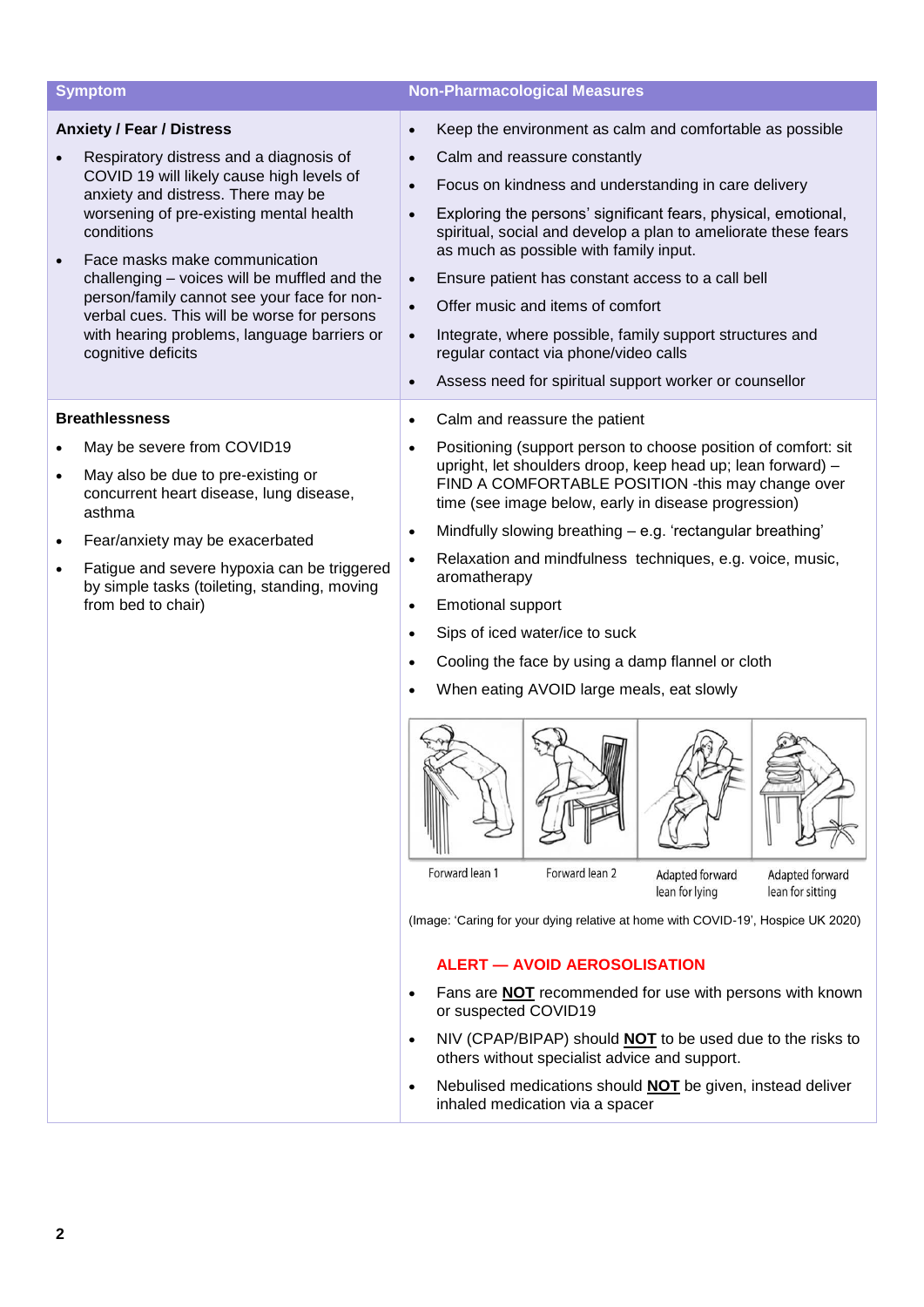| Cough           |                                                                                                                                                                                                                                                     | $\bullet$                                                     | Oral intake as tolerated/desired                                                                                                                                                                                                                                                                                                                                                   |
|-----------------|-----------------------------------------------------------------------------------------------------------------------------------------------------------------------------------------------------------------------------------------------------|---------------------------------------------------------------|------------------------------------------------------------------------------------------------------------------------------------------------------------------------------------------------------------------------------------------------------------------------------------------------------------------------------------------------------------------------------------|
|                 | Minimise the risk of cross-transmission: refer<br>to the SA Health 'COVID-19 Personal<br>Protective Equipment (PPE) Matrix and<br>Infection Control Recommendations'                                                                                | $\bullet$<br>$\bullet$<br>$\bullet$                           | Honey & lemon in warm water<br>Position for comfort - elevate the head when sleeping<br>Avoid smoking                                                                                                                                                                                                                                                                              |
| $\bullet$       | Patients: suspected, probable or confirmed<br>COVID-19 cases should wear a surgical<br>mask (level 1) as tolerated.                                                                                                                                 |                                                               |                                                                                                                                                                                                                                                                                                                                                                                    |
| $\bullet$       | Cover the nose and mouth with a disposable<br>tissue when sneezing, coughing, wiping &<br>blowing the nose                                                                                                                                          |                                                               |                                                                                                                                                                                                                                                                                                                                                                                    |
| $\bullet$       | Dispose of used tissues IMMEDIATELY into<br>clinical waste bin used for infectious or<br>contaminated waste                                                                                                                                         |                                                               |                                                                                                                                                                                                                                                                                                                                                                                    |
| $\bullet$       | Clean hands with soap and water, alcohol<br>and hand rub after coughing, sneezing,<br>using tissues, or after contact with<br>respiratory secretions or objects<br>contaminated by these secretions                                                 |                                                               |                                                                                                                                                                                                                                                                                                                                                                                    |
| <b>Delirium</b> |                                                                                                                                                                                                                                                     | $\bullet$                                                     | Prevention of delirium is better than cure: screen, identify,<br>manage                                                                                                                                                                                                                                                                                                            |
|                 | COVID19 may cause severe delirium toward<br>end of life. Other underlying conditions may<br>contribute to this, e.g. cognitive decline,<br>dementia                                                                                                 | $\bullet$                                                     | Use a valid Delirium Screening tool, e.g. 4AT<br>(www.the4at.com), CAM Delirium Assessment Scale (*online<br>App), Nu-DESC                                                                                                                                                                                                                                                         |
| $\bullet$       | Involving family and people close to the<br>patient will be difficult, if not impossible due<br>to infection risk. Use of social media,<br>comforting music, photographs, family story<br>telling may be helpful                                    | $\bullet$<br>$\bullet$                                        | Ensure clear, unambiguous communication<br>Regular reorientation (e.g. explaining where the person is,<br>who they are, and what your role is) and maintain routine<br>(meals, sleep/wake cycle etc)                                                                                                                                                                               |
| $\bullet$       | Identify and manage, where possible, the<br>underlying cause or causes: constipation,<br>urinary retention, hydration, non-respiratory<br>infection, pain, sensory deprivation (missing<br>hearing aids / glasses) or overload (lights /<br>noises) | $\bullet$<br>$\bullet$<br>$\bullet$<br>$\bullet$              | Calm and reassure - use soothing speaking tone, singing,<br>comforting music, photographs<br>If possible, have the person cared for by staff/family who are<br>familiar to them<br>Avoid moving people within and between wards or rooms<br>unless absolutely necessary, as this may worsen delirium and<br>also increase risk of infection to others.<br>Ensure adequate lighting |
| <b>Emptying</b> |                                                                                                                                                                                                                                                     | $\bullet$                                                     | Constipation - monitor and maintain bowel regularity. Use of                                                                                                                                                                                                                                                                                                                       |
|                 | Immobility, medication, dehydration and<br>end-of-life can contribute to problems with<br>elimination                                                                                                                                               | $\bullet$                                                     | opioids can result in constipation<br>Urinary Output – monitor urine output. Use of opioids can<br>result in urinary retention. If the patient/ resident is restless<br>and not voiding, assess for urinary retention. Intermittent or<br>permanent indwelling catheter may be required                                                                                            |
| <b>Falls</b>    | Fatigue and exertional hypoxia can be<br>triggered by simple tasks (toileting, standing,<br>moving from bed to chair), which will<br>increase fall risk, including in otherwise non-<br>frail persons                                               | $\bullet$<br>$\bullet$<br>$\bullet$<br>$\bullet$<br>$\bullet$ | Falls assessment<br>Have plan to prevent falls<br>Supervision for transfers/toileting<br>Warn persons of risk (if able to understand)<br>Regular toileting                                                                                                                                                                                                                         |